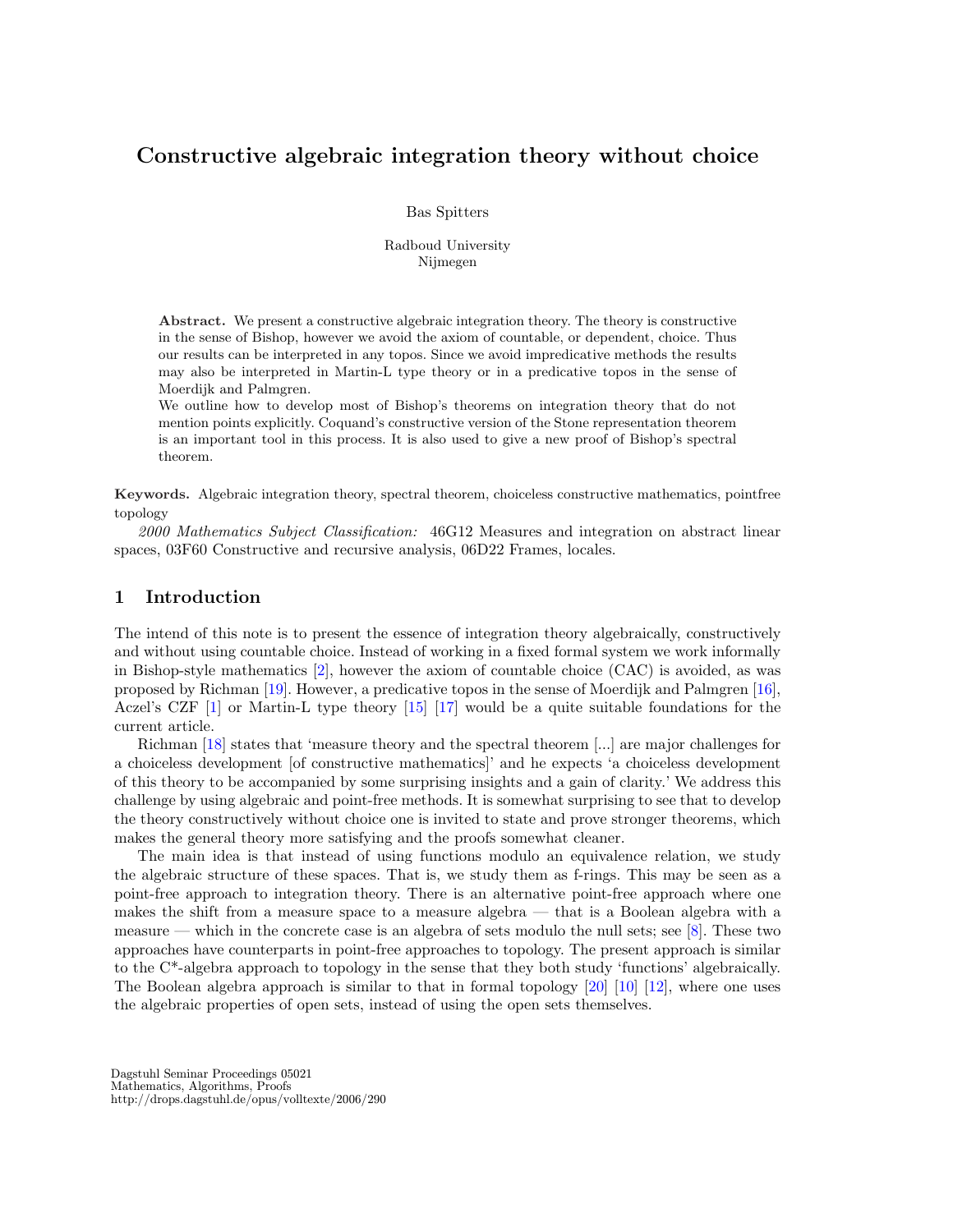Since we only use the algebraic structure our results apply more directly to other areas of functional analysis, for instance to the theory of Abelian algebras of operators, as we shall see in section 8. On the other hand it seems more difficult to relate to more concrete questions in probability theory. It may be that the results on the measurability of Borel sets in [8] are more relevant in this context. However, more research is needed before drawing such conclusions.

This note is a continuation of the work on algebraic integration theory in [23]. The difference with the treatment in [23] is that we do not use the axiom of countable choice and the we start with a general f-algebra instead of the f-algebra  $S(A)$  of simple functions on a Boolean algebra A.

This article is organized as follows first we give a short discussion of constructive mathematics without choice. Then we define integration f-algebras and the space  $L_1$ . Then  $L_0$  is defined as its completion with respect to a certain metric. We define  $L_2$  and prove a Radon-Nikodym theorem. Finally, in section 8 we give a new and apparently simpler proof of Bishop's spectral theorem.

## 2 Completions

In the absence of countable choice the Cauchy and the Dedekind definition of the real numbers are not provably equivalent. In fact, there is a sheaf model where the Cauchy reals are not complete [24] (p. 788). A predicative choice-free definition of the Dedekind reals using Subset collection can be found in [1], section 3.6. Using the Dedekind reals one defines the completion of a metric space using locations as is explained by Richman [19] (sec. 5). A similar construction, the 'flat completion', can be found in [25] using ideas from [13] and [3]. We repeat Richman's definition here. We would like to stress that, given a predicative definition of the Dedekind reals, this definition of the completion is *predicative* in the sense that one does not need to quantify over the all possible subsets. Instead, we use the *set* of uniformly continuous real valued functions on a metric space.

Let S be a metric space. By a *location* in S we mean a real valued function f on S with the properties

1.  $f(x) \ge |f(y) - d(x, y)|$  for all  $x, y \in S$ , 2. inf<sub> $x \in S$ </sub>  $f(x) = 0$ .

Note that (1) is equivalent to  $d(x, y) \leq f(x) + f(y)$  and  $f(y) \leq f(x) + d(x, y)$ , and that it implies that f is nonnegative and uniformly continuous. Moreover if  $x \neq y$ , that is, if  $d(x, y) > 0$ , then either  $f(x) > 0$  or  $f(y) > 0$ , so f vanishes on at most one point. Every point z in S gives rise to the location f defined by  $f(x) = d(x, z)$ . Note that  $f(y) = \lim_{x \to 0} d(x, y)$ . This is immediate from the two properties of a location.

We can define a natural metric on the set  $\hat{S}$  of locations in S. We define the metric d on  $\hat{S}$  by

$$
d(f,g) := \sup_{y \in S} |f(y) - g(y)| = \inf_{x \in S} |f(x) + g(x)|.
$$

Then  $\hat{S}$  is the completion of S. A metric space S is *complete* if the natural map from S to  $\hat{S}$  is onto, that is, if every location on  $S$  is given by a point of  $S$ .

**Theorem 1.** [Richman] If  $\phi: A \to B$  is uniformly continuous on bounded subsets, then  $\phi$  extends uniquely to a map from  $\AA$  to  $\ddot{B}$  that is uniformly continuous on bounded subsets. If A is a closed subset of  $B$ , and  $B$  is complete, then  $A$  is complete.

Richman [19] (p.14) already noted that locations correspond to regular sequences of inhabited subsets. A sequence<sup>1</sup>  $\lambda n.S_n$  of subsets is regular when  $d(x,y) < 1/n + 1/m$  for all  $x \in S_n$  and

<sup>&</sup>lt;sup>1</sup> We use the notation  $\lambda x.y$  for the function which assigns y to x. It is sometimes written as  $x \mapsto y$ .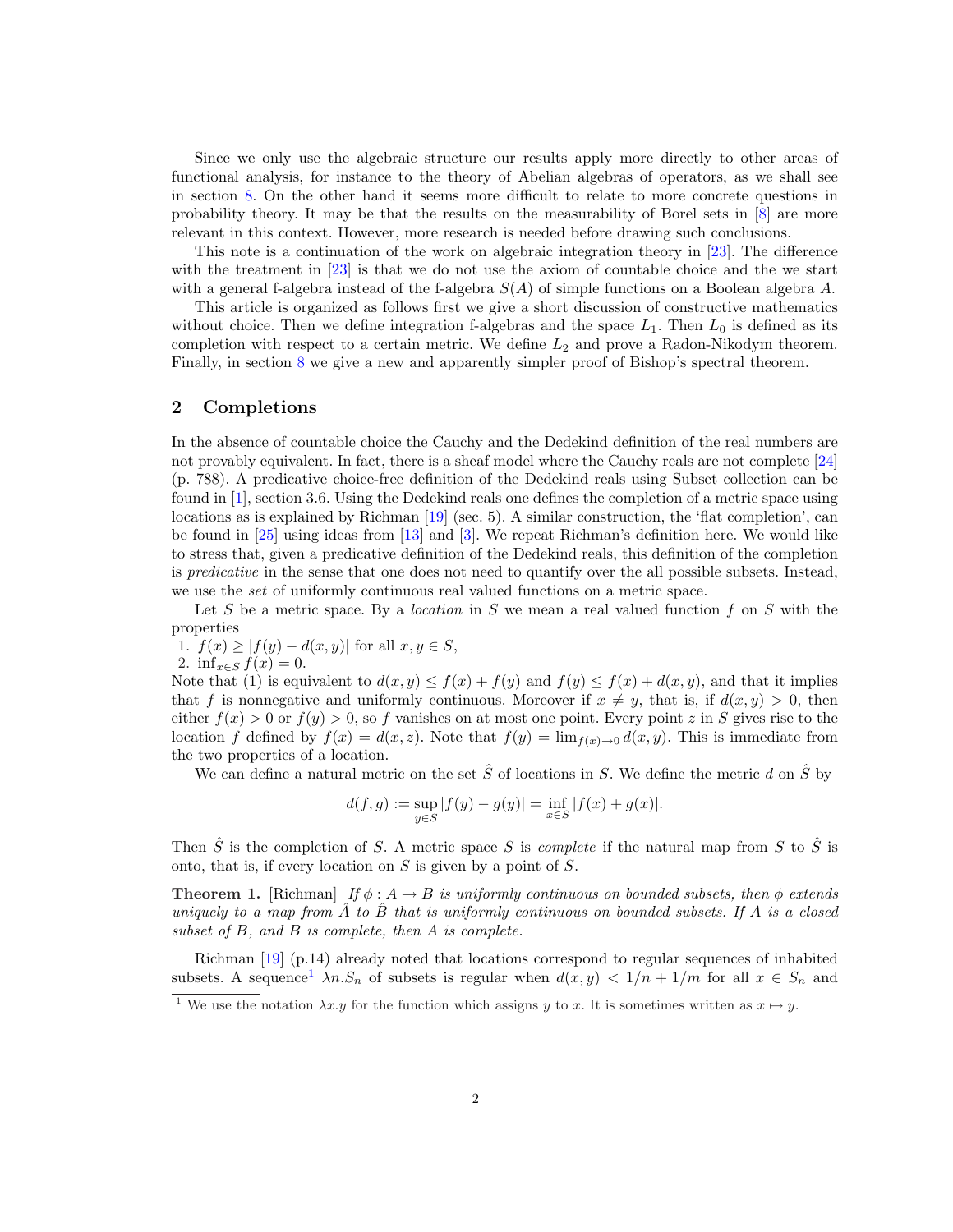$y \in S_m$ . Indeed, for any location f the sequence  $\lambda n \cdot \{x : f(x) < 1/n\}$  is regular. Conversely, given a regular sequence one can define a location f by letting  $f(x)$  be the distance of x to the 'limit' of the sequence.

# 3 Integration f-algebras

We give an algebraic description of some key results Bishop's integration theory in [2]. We first state some definitions.

Definition 1. A Riesz space is a vector space which has a lattice structure compatible with the vector space structure. That is,  $f \leq g$  implies that  $f + h \leq g + h$  and  $f \geq 0$  implies  $\alpha f \geq 0$ whenever  $\alpha$  is a non-negative real number. We will only be concerned with Archimedean Riesz spaces L, that is if there exists u in L such that for all n,  $|a| \leq (1/n)u$ , then  $a = 0$ . From now on we drop the adjective Archimedean.

**Definition 2.** An f-algebra  $^2$  is a Riesz space which has an algebra structure compatible with the vector space structure. That is,  $fg \geq 0$ , whenever  $f, g \geq 0$ , and if  $f \wedge g = 0$ , then  $hf \wedge g = 0$  for all h.

One can prove that  $a^2 \ge 0$ ,  $|ab| = |a||b|$  and that if  $a \wedge b = 0$ , then  $ab = 0$ ; see [11] (sec. 352–353). We assume that our f-algebra is a sub-f-algebra of an f-algebra with a unit for the multiplication, which we will denote by 1, and that the f-algebra is closed under the map  $\lambda a.a \wedge 1$ . This unit is a weak unit with respect to the order, that is if  $u \wedge 1 = 0$ , then  $u = 0$ , or alternatively, that 0 is the greatest lower bound of  $\{u \wedge (1/n)1\}$ ; see [11] (353P). Constructively, one may want to distinguish the greatest lower bound from the infimum, the latter having more computational content, however we avoid this problem by Definition 3.

We define  $x \wedge q1 := q(\frac{1}{q}x \wedge 1)$ , for  $q \neq 0$  and write  $x \wedge q$  instead of  $x \wedge q1$  whenever q is a scalar.

**Definition 3.** Let L' be a f-algebra with a multiplicative unit 1 and let L be a sub-f-algebra of L' which is closed under the map  $\lambda a.a \wedge 1$ . An integral I on L is a positive linear functional such that  $I(a \wedge n) \to I(a)$  and  $I(a \wedge 1/n) \to 0$  when n tends to  $\infty$ . An f-algebra with an integral is called an integration f-algebra.

Note that this is not the usual definition of an integral on a Riesz space. The usual definition requires that if  $\inf_{a \in A} a = 0$ , then  $\inf_{a \in A} I(a) = 0$ , which does not allow to define non-trivial integrals on the space of test-functions on the unit interval.

Three important examples of integration f-algebras are:

- Bishop's integration spaces [2];
- A space of test-functions with a positive linear functional: a Daniell integral (which is a special case of the previous one);
- simple functions defined on a measure algebra (for instance [23]).

Given an integration algebra one can make a new integration f-algebra by considering the equality defined by  $I(|a - b|) = 0$ . We will assume that this has been done.

When  $\alpha$  is a positive real number, we write  $a \leq \alpha$ , or a is bounded above by  $\alpha$ , for  $a \leq a \wedge \alpha$ . We see that  $ab \leq \alpha b$ , whenever  $a \leq \alpha$ . An element of a of L is said to be bounded if there exists

<sup>2</sup> For us, an f-algebra is always commutative. In fact, one can prove that an Archimedean f-algebra is commutative; see  $[6]$ . In  $[9]$  it is indicated how this proof can be made constructive.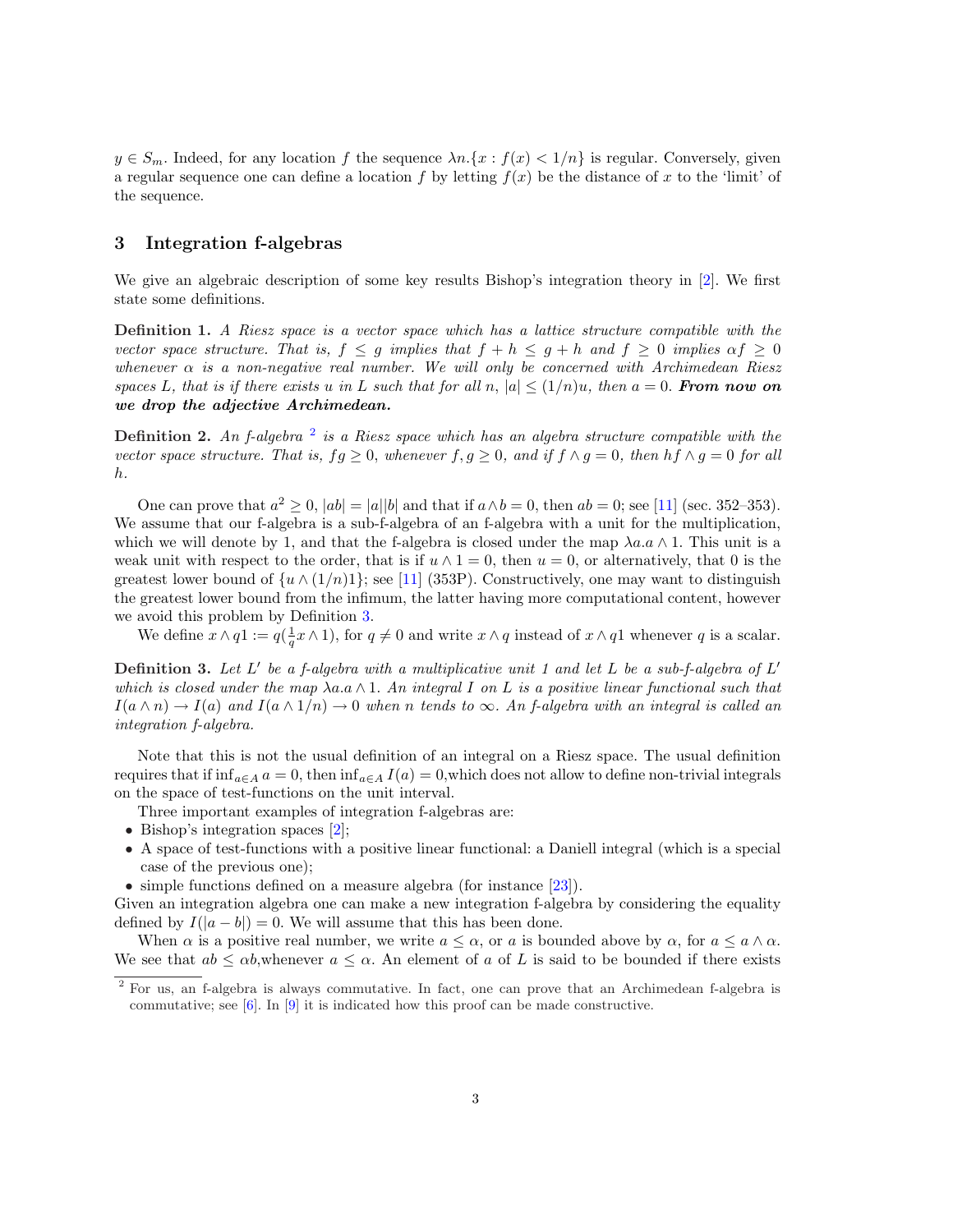$q \in \mathbb{R}$  such that  $|a| \wedge q = |a|$ , that is  $|a| \leq q$ . Given any f-algebra one can consider it's sub-algebra of bounded elements, which is again an f-algebra. This algebra will be denoted by  $L_b$ . If 1 is contained in  $L_b$ , then it is a strong unit — that is for all a in A, there is a rational number q such that  $|a| \leq q$ .

Let  $(L, I)$  be an integration f-algebra. As usual the integral I induces a norm  $\lambda f.I(|f|)$  on L. The completion of L with respect to this norm is denoted by  $L_1(I)$ . The space  $L_1$  is a normed Riesz space, but it is not an algebra. An idempotent in  $L$  or  $L_1$  is called an integrable set.

We claim that much of Bishop's integration theory can be developed for general integration f-algebras as long as points are not mentioned in the statement of the theorem.

#### 3.1 Segal's integration algebras

Our definition of an integration f-algebra may be compared to a real commutative integration algebra in the sense of Segal [21] [22].

Definition 4. An integration algebra is a real Abelian algebra A together with a linear functional I such that

- 1.  $I(a^2) \geq 0$  and  $I(a^2) = 0$  if and only if  $a = 0$ .
- 2. For all  $b \in A$  there exists  $\alpha \in \mathbb{R}$  such that  $I(ba^2) \leq \alpha I(a^2)$  for all  $a \in A$ . We say that b is bounded by  $\alpha$  and write  $b \leq \alpha$ .

Any integration f-algebra with a strong unit is an integration algebra. It was stressed by Segal that the algebraic integration theory is the proper way to describe simultaneously observable events in applications.

#### 4 Profiles

We now consider Bishop's profile theorem [2] a key theorem in the Bishop-Cheng integration theory. The profile theorem states in an abstract and positive way the classical fact that an increasing function on the real numbers can have at most countably many discontinuities. This theorem can be translated to the present setting when we use dependent choice, see [23]. However, without choice it seems difficult to prove this theorem. Indeed, it implies that the real numbers<sup>3</sup> are uncountable. In the appendix we show that this is not true in the sheaf model over the reals and hence that there is no hope of proving it constructively without using choice.

To see that the profile theorem implies the uncountability of [0, 1] consider a sequence  $\lambda n.q_n$  of To see that the prome theorem implies the uncountability of [0, 1] consider a sequence  $\lambda n.q_n$  or points in the interval [0, 1] and define the integral  $I(f) := \sum_n 2^{-n} f(q_n)$  on the space  $C[0, 1]$  of test functions. The function  $f(x) := x$  is integrable. A smooth point for this function would be distinct from all the points  $q_n$ .

A consequence of the profile theorem is that every integrable function can be approximated arbitrary closely from above and below by integrable simple functions. It is not clear to me whether this theorem can be proved without choice. This approximation theorem is used for instance to prove that for a test function  $\phi$ ,  $\phi \circ f$  is again integrable. Instead, we will derive this theorem using the Stone representation theorem.

<sup>&</sup>lt;sup>3</sup> As mentioned before, without the axiom of countable choice the Dedekind reals may differ from the Cauchy reals, the argument below does depend on the existence of a limit of a fast converging Cauchy sequence. Such a limit exists in both the Dedekind and the Cauchy reals.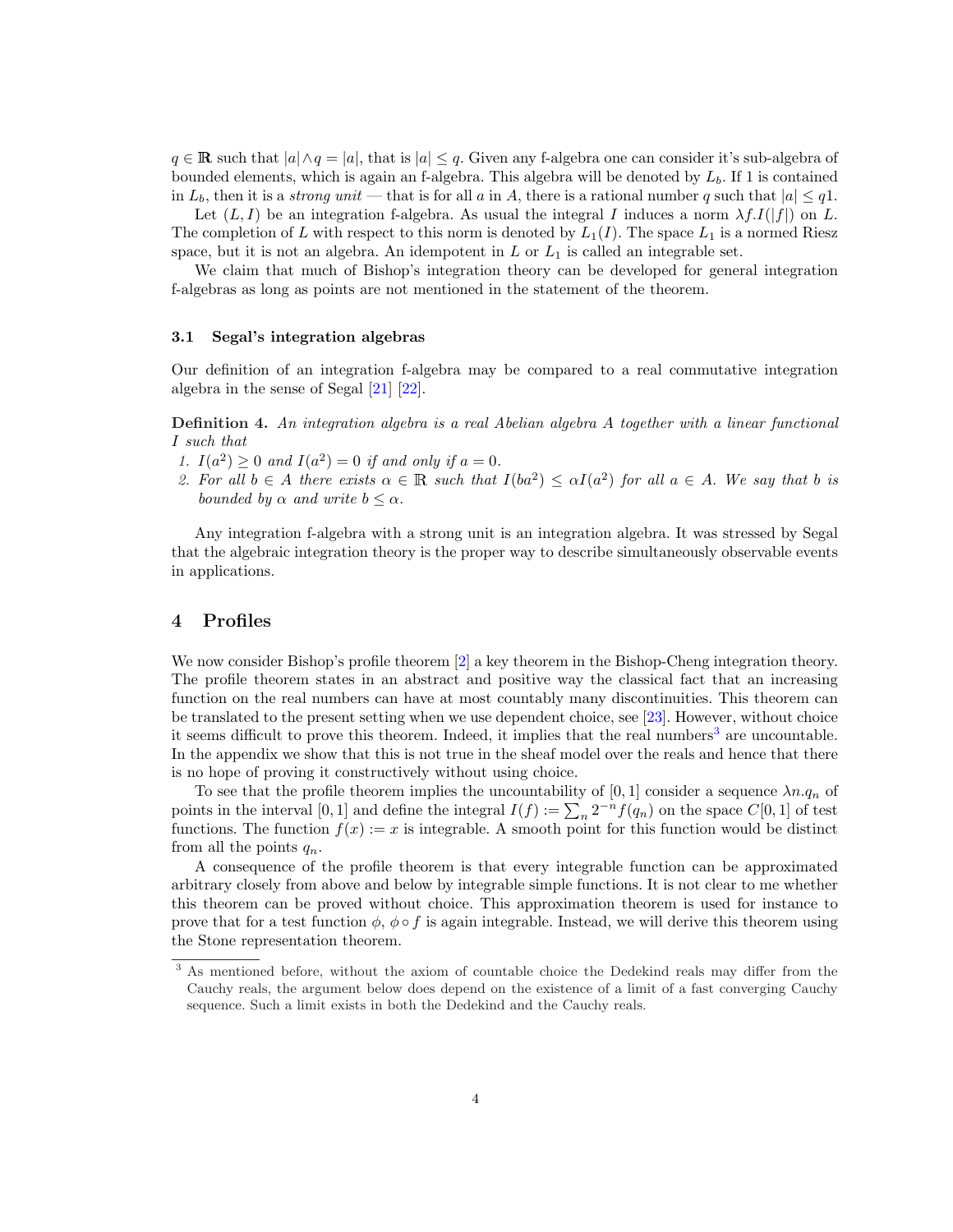## 5 Stone representation theorem

When X is a locally compact space, then  $C(X)$  denotes the space of test-functions, that is, the space of functions with a compact support.

We present Coquand's constructive version [7] of the Stone representation theorem, which we then specialize to f-algebras. The formal space mentioned in the theorem is a space in the sense of formal topology [20] [10] or locale theory [12]. We recall that the objects of both the categories of frames and locales are complete distributive lattices.

An ordered ring is a ring with an ordering which is preserved by  $+$  and  $\cdot$ . A ring R is divisible if for every  $n \in \mathbb{N}^*$  and  $r \in R$ , there exists  $s \in R$  such that  $ns = r$ . To a divisible ordered Archimedean ring R we associate a lattice  $Max(R)$ , which intuitively may be thought of as the lattice of opens of the maximal spectrum of the ring. However, instead of using non-constructive set-theoretic tools (e.g. Zorn's Lemma), proof-theoretic tools can be used to study the lattice of opens directly. The lattice  $Max(R)$  will be generated by expressions of the form  $D(a)$ , a in R, which may be thought of as the opens  $\{\phi \in \text{Max}(R) : \hat{a}(\phi) > 0\}$ . Here  $\hat{\cdot}$  denotes the Gelfand transform  $\hat{a}(\phi) := \phi(a)$ . The locale Max $(R)$  is the locale generated by the expressions  $D(a)$ , a in R, subject to the following relations:

1.  $D(a) \wedge D(-a) = 0;$ 2.  $D(a) = 0$  if  $a \leq 0$ ; 3.  $D(a + b) \le D(a) \vee D(b);$ 4.  $D(1) = 1$ ; 5.  $D(ab) = (D(a) \wedge D(b)) \vee (D(-a) \wedge D(-b))$ ; 5.  $D(ab) = (D(a) \wedge D(b))$ <br>6.  $D(a) = \bigvee_r D(a - r)$ .

A continuous function f on a frame X is defined by two families of elements of  $X, U_r, L_s$ , indexed by the rationals satisfying the following properties:

$$
\bigvee_r U_r = \bigvee_s L_s = 1
$$
  
\n
$$
U_r = \bigvee_s U_{r'}
$$
  
\n
$$
L_s = \bigwedge_{s' < s} L_{s'}
$$
  
\n
$$
U_r \vee L_s = 1 \qquad \text{if } r < s
$$
  
\n
$$
U_r \wedge L_s = 0 \qquad \text{if } s \leq r
$$

Intuitively,  $U_r$  stands for  $f^{-1}(r,\infty)$  and  $L_s$  stands for  $f^{-1}(-\infty,s)$ . It is interesting to note the similarity with the constructive definition of the reals as Dedekind cuts.

We can now formulate a constructive version of the Stone representation theorem which was proved in [7]. We recall that a formal space A is *completely regular* if every a in A is the supremum of all the elements that are really inside it. An open b is really inside an open a if there is a continuous function f such that  $f = 0$  on b and  $f = 1$  outside a. In general, the equivalence of the present definition of 'completely regular' with another common definition of 'completely regular' requires the axiom of choice. However, in the present setting we will be only interested in certain spectra where this property is unproblematic. In view of the following theorem we recall that compact completely regular locales are the pointfree analogues of compact Hausdorff spaces.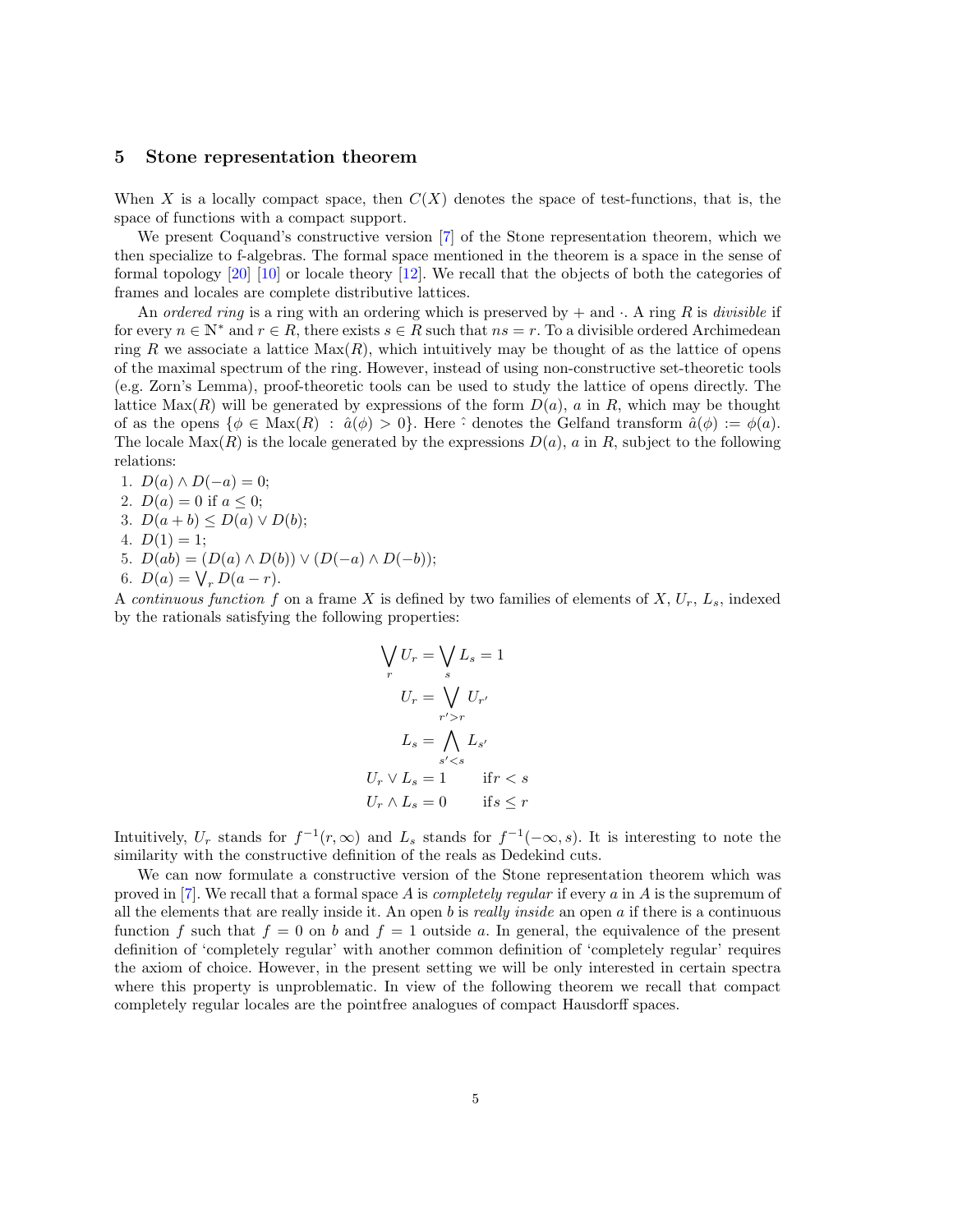Theorem 2. [Stone] Let R be a divisible ordered Archimedean and commutative ring with strong unit. Let  $\text{Max}(R)$  be the formal space of ring homomorphisms  $\phi: R \to \mathbb{R}$  such that  $\phi(a) \geq 0$ , whenever  $a \geq 0$ . The space  $\text{Max}(R)$  is compact Hausdorff and there is a positive ring homomorphism  $\hat{\cdot}: R \to C(\text{Max}(R)).$  Moreover, if  $\hat{a} \geq 0$ , then  $\hat{a} = 0$  if and only if  $a \leq \frac{1}{n}$  for all n.

Finally, the set  $\{\hat{a} : a \in R\}$  is dense in  $C(\text{Max}(R)).$ 

Every integration f-algebra L with a strong unit can be densely embedded into a formal  $C(X)$ , where X is the spectrum of L. This embedding is norm continuous, hence the integral can be extended to an integral on  $C(X)$ . Also every element can be presented as a point-free function.

## 6 Measurable functions

Measurable functions can be abstractly treated in at least two ways: either as an order-theoretic limit of the sequence  $\lambda n.f \wedge n \vee -n$  of integrable functions, or as the completion of  $L_1$  with respect to a certain metric. The latter approach, the one we will use, has the advantage that  $|g| \wedge f$  is integrable for all measurable functions  $q$  and all integrable functions  $f$ .

Let  $L$  be an integration f-algebra. We assume that  $L$  has a multiplicative unit, that is the integral is finite. The  $\sigma$ -finite case is treated in [23], however in that article the axiom of dependent choice is used. The restriction to finite integrals is not strictly necessary, but simplifies the presentation.

A pseudo-metric  $\rho$  on a set X is a binary function such that  $\rho(x, y) = \rho(y, x)$  and  $\rho(x, z) \leq$  $\rho(x, y) + \rho(y, z)$  for all  $x, y, z$  in X. For all  $h \in L_1^+$  we define a pseudo-metric by

$$
d_h(f,g) := \int |f - g| \wedge h \qquad f, g \in L_1.
$$

Let  $h_1, h_2 \in L_1^+$ ; then

$$
|d_{h_1}(f,g) - d_{h_2}(f,g)| \le ||h_1 - h_2||_1
$$

for all  $f, g \in L_1$ .

**Lemma 1.** The uniform space  $(L_1, \{d_h : h \in L_1^+\})$  is metrically equivalent to the uniform space  $(L_1, d_1).$ 

*Proof.* We prove that the injection map from  $(L_1, \{d_h : h \in L_1^+\})$  to  $(L_1, d_1)$  is uniformly continuous. *Proof.* We prove that the mjection map from  $(L_1, \{a_h : h \in L_1\})$  to  $(L_1, a_1)$  is uniformly continuous.<br>In order to do so fix  $\varepsilon > 0$  and  $h \in L_1^+$ . We pick  $c \in \mathbb{R}$  such that  $\int (h - c)^+ < \varepsilon/2$ . If f, g are elements of  $L_1$  such that  $d(f, g) < \varepsilon/2c$ , then

$$
d_h(f,g) = \int |f - g| \wedge h \le c \int |f - g| \wedge 1 + \int (h - c)^+ < \varepsilon.
$$

We now consider the metric space  $(L, d_1)$ . We will write d for  $d_1$ .

**Definition 5.** An element in the completion of the metric space  $(L, d)$  is called a measurable function. The collection of measurable functions will be denoted by  $L_0$ . Convergence with respect to the metric d is called convergence in measure.

Because  $d(|f|, |g|) \leq d(f, g)$  on L, we can extend the operation  $\lambda f |f|$  from L to L<sub>0</sub>. We then define the operations  $f^+, f^-, \wedge, \vee$  and the relation  $\leq$  on  $L_0$ , using  $|\cdot|$ . They extend the already defined operations and relations on L and the usual relations hold. For instance, to see that  $|f+g| \leq$  $|f| + |g|$ , we have to show that  $|f| + |g| - |f + g| \ge 0$ , i.e.  $||f| + |g| - |f + g|| = |f| + |g| - |f + g|$ . But this holds on L and therefore on  $L_0$ . It follows that  $L_0$  is a Riesz space. We will see later that  $L_0$  is actually an f-algebra.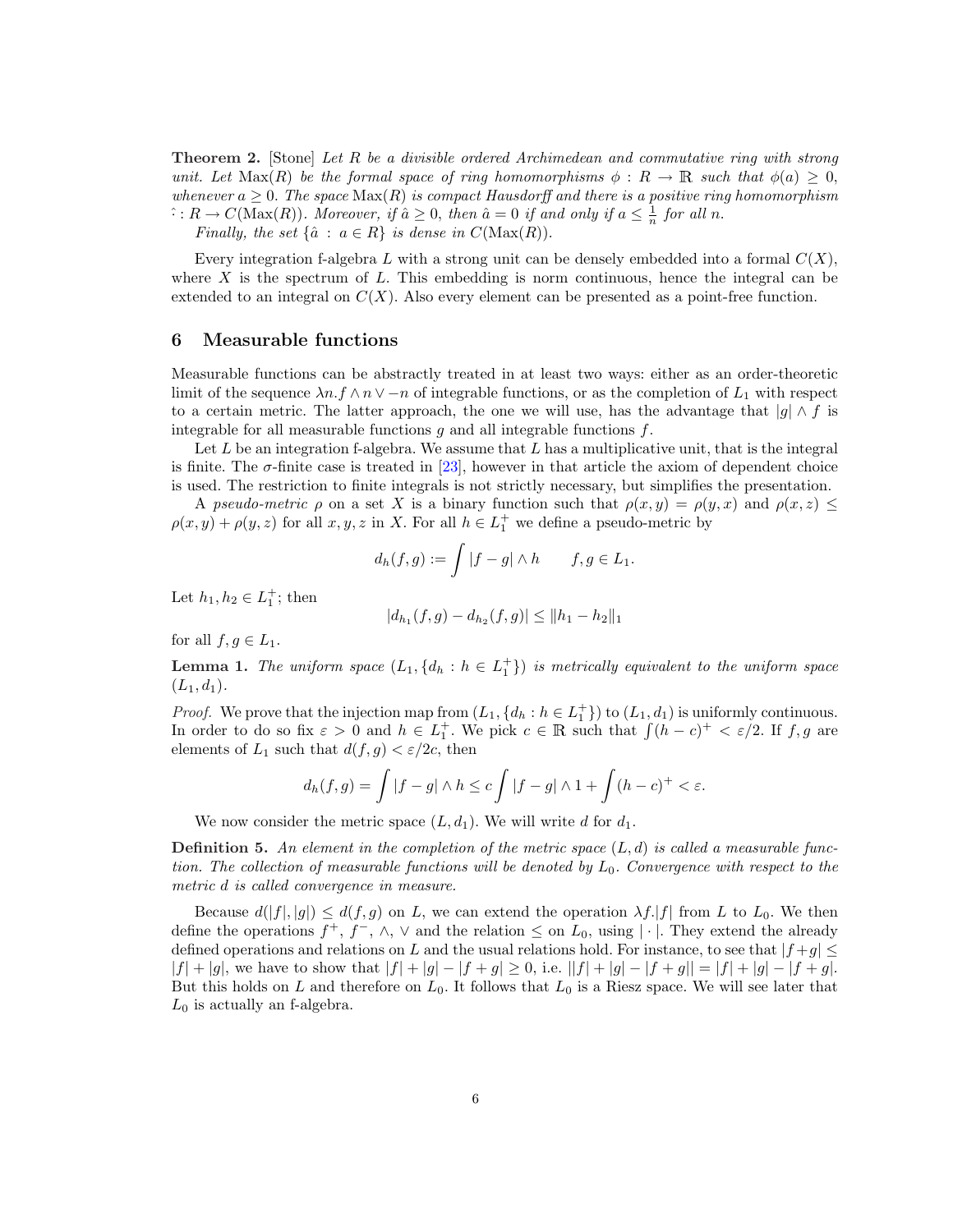**Theorem 3.** Convergence in measure on a set dominated by an integrable function h implies convergence in norm.

*Proof.* When  $|f|, |g| \leq h$ , then  $\int |f - g| =$ R  $|f - g| \wedge 2h = d_{2h}(f, g)$ . We see that on the set  ${f | |f| \leq h}$  norm convergence is equivalent to  $d_{2h}$ -convergence. The latter is a consequence of d-convergence by Lemma 1.

Corollary 1. [Dominated convergence] Let f be a measurable function, let  $\lambda n.F_n$  be a regular sequence of inhabited subsets of  $L_1$ , and let g be an element of  $L_1$  such that for all  $n \in \mathbb{N}$  and  $f \in F_n$ ,  $|f| \leq g$ . Suppose that  $F_n \to f$  in measure. Then  $F_n \to f$  in norm.

We have not assumed that  $f \in L_1$  as Bishop and Bridges did.

**Theorem 4.** Let f be a measurable function and let g be an integrable function. If  $|f| \leq g$ , then  $f\in L_1$ .

*Proof.* Let  $h \in L_1^+$ . If  $f \leq g$ , then for all  $f' \in L_1$ ,  $d_h(f' \wedge g, f) \leq d_h(f', f)$ . Indeed,

$$
|f'-f| \wedge h = (f'-f)^+ \wedge h + (f'-f)^- \wedge h
$$
  
\n
$$
\geq (f' \wedge g - f)^+ \wedge h + (f' \wedge g - f)^- \wedge h
$$
  
\n
$$
= |f' \wedge g - f| \wedge h.
$$

Let  $\lambda n.F_n$  is a regular sequence of inhabited subsets with limit f. Define  $F'_n := \{f \wedge g \vee -g | f \in F_n\}.$ Then  $f = \lim_{n} F_n = \lim_{n} F'_n$ . By Theorem 1 this last limit converges to f in norm. Since  $L_1$  is complete,  $f$  is in  $L_1$ .

**Theorem 5.** Let  $\lambda n.f_n$  be a regular increasing sequence of integrable functions. Then the sequence  $\lambda n.f_n$  converges in measure to an integrable function if and only if  $\lim_{n\to\infty} I(f_n)$  exists.

*Proof.* Suppose that  $l := \lim_{n \to \infty} I(f_n)$  exists. Then  $\int (f_n - f_m) \to l - l = 0$  when  $n, m \to \infty$ . So the sequence  $\lambda n.f_n$  is Cauchy in norm and hence converges to some  $f \in L_1$ .

Conversely, suppose that the sequence  $\lambda n.f_n$  converges in measure to an integrable function  $f \in L_1$ . We may assume that  $f_n \geq 0$  for all  $n \in \mathbb{N}$ . For all  $m, n \in \mathbb{N}$ , such that  $m \geq n$ ,

$$
\int f_m - f_n = \int |f_m - f_n| \wedge f,
$$

which converges to 0 when  $m, n \to \infty$ , because convergence in measure implies  $d_f$ -convergence. So which converges to 0 when  $m, n$  -<br>the sequence  $\lambda m. \int f_m$  converges.

Fix  $m \in \mathbb{R}^+$ . Define  $L_{\leq m} := \{ f \in L_1 : |f| \leq m \}.$ 

**Lemma 2.** Multiplication from  $L_{\leq m} \times L_{\leq m}$  to  $L_0$  is uniformly continuous.

*Proof.* We prove that the map  $\lambda f$ .  $f^2$  is uniformly continuous from  $L_{\leq m}$  to  $L_{\leq m}$ . The lemma then follows from the observation that  $fg = \frac{1}{2}((f+g)^2 - f^2 - g^2)$ .

Let  $f, g \in L_{\leq m}, \epsilon > 0$  and suppose that  $d(f, g) \leq \epsilon$ . Then

$$
|f^2 - g^2| \wedge 1 \le |f - g||f + g| \wedge 1
$$
  
\n
$$
\le 2m(|f - g| \wedge 1),
$$

consequently  $d(f^2, g^2) \leq 2m\epsilon$ .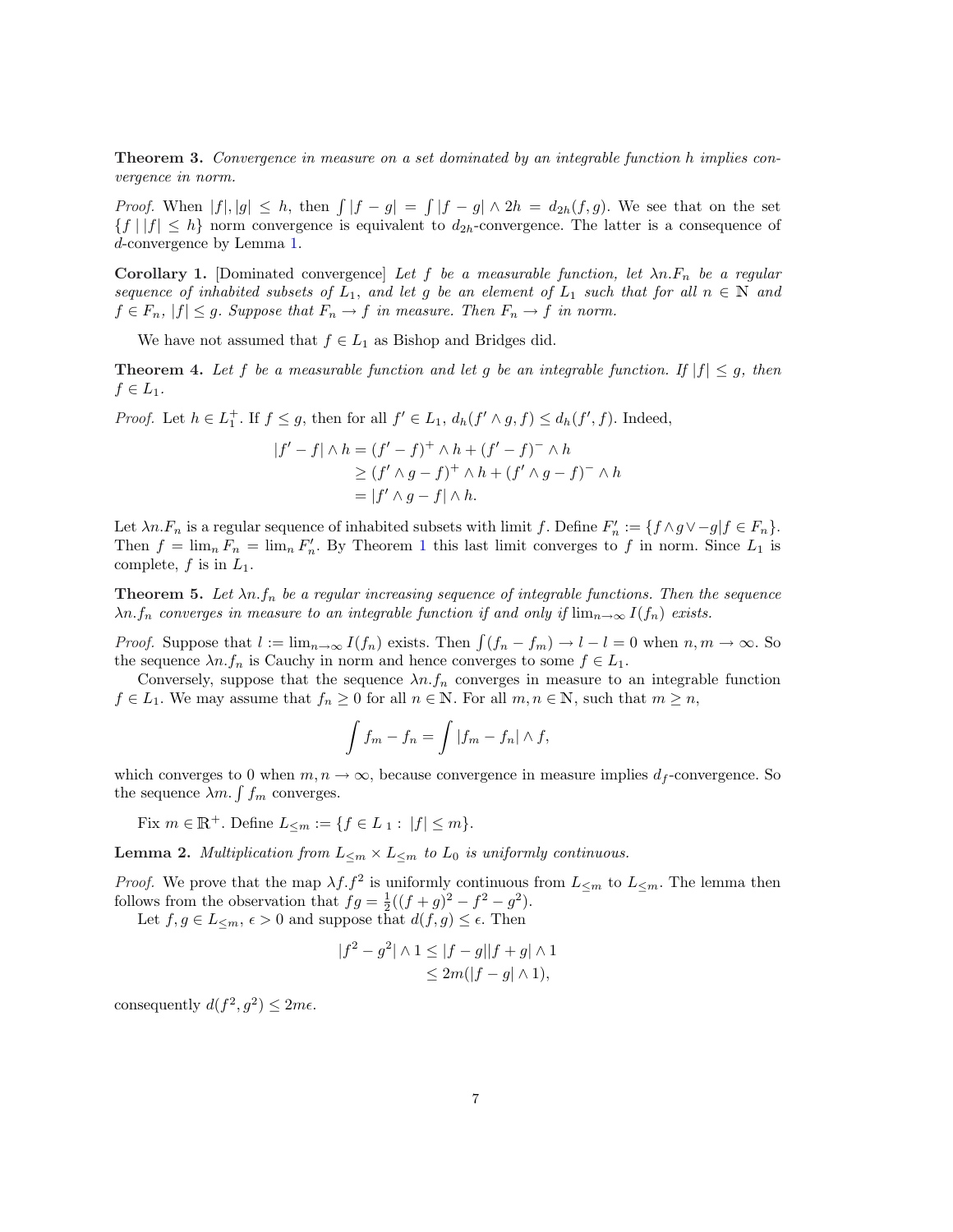The set  $L_{\leq m}$  is an ordered ring with a strong unit. Indeed, if  $f, g \geq 0$ , then  $fg \geq 0$ , since this holds in L, multiplication is uniformly continuous and the set of positive elements is closed. By Theorem 2 the ring  $L_{\leq m}$  can be embedded into a formal space of continuous functions. Since  $L_{\leq m}$ is complete in the uniform topology this embedding is actually an isomorphism. Consequently,  $L_{\leq m}$ is an f-algebra. Moreover, we can define  $\phi \circ f$  for each continuous function  $\phi$  and  $f \in L_{\leq m}$ .

**Definition 6.** Let  $C$  be the uniform space of continuous functions on the reals with the sequence  $\lambda n.\rho_n$  of pseudometrics defined by  $\rho_n(f) := \sup_{[-n,n]} |f|$  for all  $n \in \mathbb{N}$  and  $f \in C$ .

Let  $C_0$  denote the set of test-functions.

**Theorem 6.** The map  $\circ : C \times L_{0,m} \to L_0$  defined by  $\circ (\phi, f) := \phi \circ f$  is uniformly continuous.

Proof. Let  $m \in \mathbb{R}^+$  and fix  $\varepsilon > 0$ . Suppose that  $\phi \in C$  and  $|\phi| \leq \varepsilon$  on  $[-m, m]$ . Then for all  $f, g \in L_{0,m}, \int |\phi(f) - \phi(g)| \wedge 1 \leq 2\varepsilon \cdot 1$ . We see that the map  $\circ$  is uniformly continuous on  $C \times L_{0,m}$ .

For each  $f \in L_0$  and for each test-function  $\psi$  with a support included in  $[-n, n]$  we define  $\psi \circ f := \psi \circ (f \wedge n \vee -n)$ . This definition does not depend on the choice of n.

**Theorem 7.** For each  $f \in L_0$ , the map  $\circ_f : C_0 \to L_0$  defined by  $\circ_f(\psi) := \psi \circ f$  is uniformly continuous and can therefore be extended uniquely to a uniformly continuous map from  $C$  to  $L_0$ .

*Proof.* Fix a measurable function f and  $\epsilon > 0$ . We assume that  $f \geq 0$ , the general case is treated by symmetry.

Compute M such that  $d(f, f \wedge M) < \epsilon$ . Define  $u_n := f \wedge (n+1) - f \wedge n$  and  $l_n := 1 - u_n$ . Then  $0 \leq u_n, l_n \leq 1$  and  $\widehat{u_n} = 1$  on  $[\hat{f} \geq n+1]$  and  $\widehat{l_n} = 1$  on  $[\hat{f} \leq n]$ . Here  $\hat{i}$  denotes the Gelfand transform defined in Theorem 2 and  $|\tilde{f} \lt n|$  is the formal open where  $\tilde{f}$  is smaller than n. Consequently,  $u_{n+1} = u_{n+1}u_n$ ,  $u_n \ge u_{n+1}$  and  $l_n \le l_{n+1}$ . Observe that if  $a + b = 1$  and  $a, b \ge 0$ , then  $|\phi| \wedge 1 = |\phi|(a+b) \wedge 1 \leq |\phi| \wedge 1 + |\phi| \wedge 1$ , for all  $\phi$ . So

$$
|\phi f - \phi' f| \wedge 1 \le |\phi f - \phi' f| u_n \wedge 1 + |\phi f - \phi' f| l_n \wedge 1
$$
  

$$
\le u_{n-1} + |\phi f - \phi' f| l_n \wedge 1.
$$

Since  $f \wedge (n+1) - f \wedge n = (f - f \wedge n) \wedge 1$ , we see that  $I(u_M) = d(f, f \wedge M) \leq \epsilon$ . This takes care of the first summand.

We now consider the second summand. For all bounded elements f, p and all test functions  $\phi$ , if  $fp = f$ , then  $\phi(fp) = \phi(f)p = \phi f$ , since this equality holds for all polynomials  $\phi$ , and the set of polynomials form a dense set. Consequently,

$$
|\phi f - \phi' f| l_n \wedge 1 = |(\phi - \phi') f| l_n \wedge 1
$$
  
= |(\phi - \phi')(f l\_n)| l\_n \wedge 1  

$$
\leq ||\phi - \phi'||_{[0,n]}.
$$

So if we choose test functions  $\phi$ ,  $\phi'$  such that  $\|\phi - \phi'\|_{[0,M]} \leq \epsilon$ , then  $I(|\phi f - \phi' f|_{M} \wedge 1) \leq \epsilon$  and

$$
I(|\phi f - \phi' f| \wedge 1) \leq I(u_M) + I(|\phi f - \phi' f| l_M \wedge 1)
$$
  
\$\leq 2\epsilon\$.

The previous theorem allows us to define the multiplication as in Lemma 2 by  $fg := \frac{1}{2}((f +$  $(g)^2 - f^2 - g^2$ ). Since  $\lambda x . x^2$  is the uniform limit of  $\lambda x . (x \wedge n \vee -n)^2$  we see that  $f^2 = \lim (f \wedge n \vee -n)^2$ and similarly for the multiplication. Consequently, if  $f \wedge g = 0$ , then  $hf \wedge g = 0$  for all h in  $L_0$ , since this holds for all bounded elements. It follows that  $L_0$  is an f-algebra, which, in general, does not have a strong unit.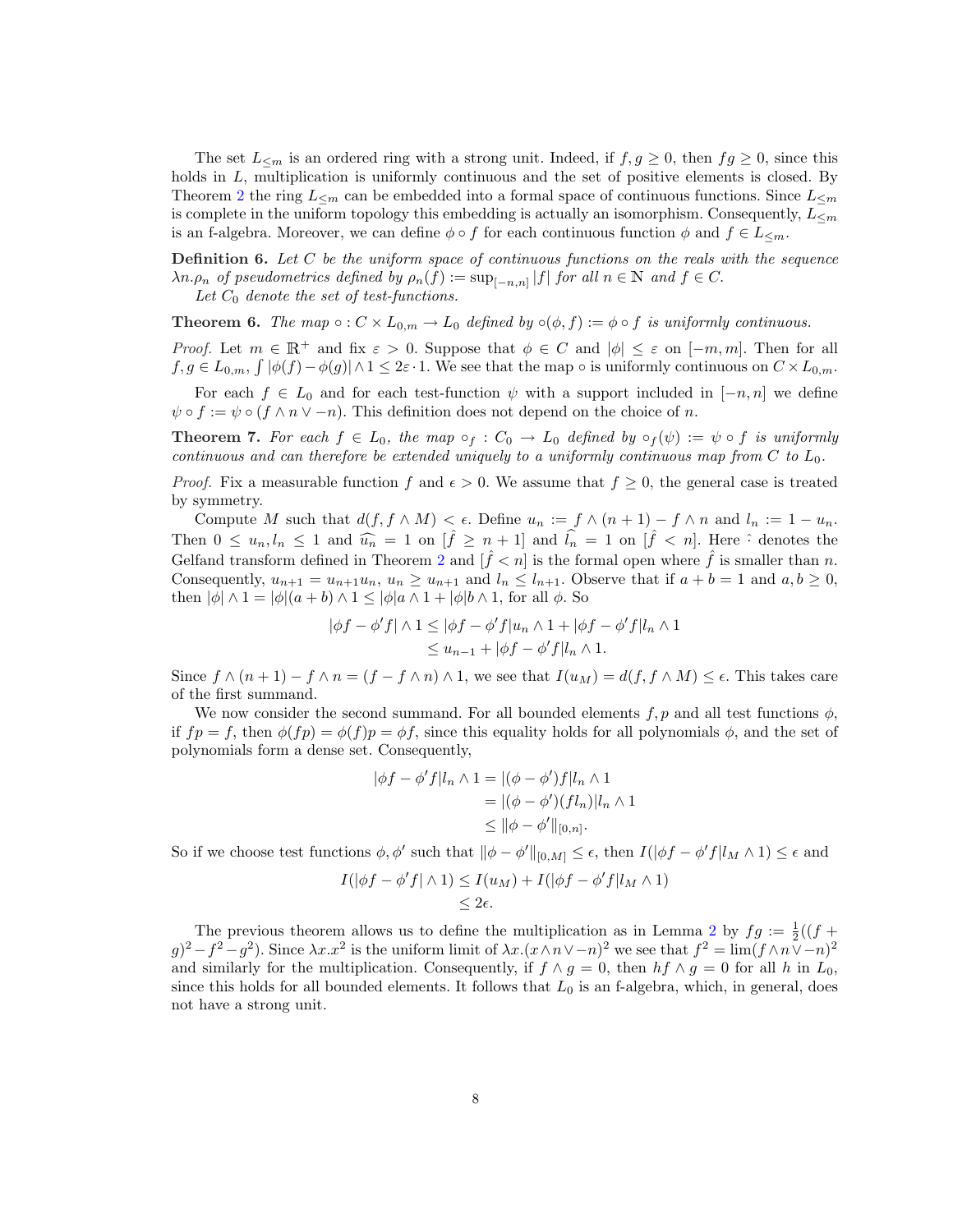#### 6.1  $L_{\infty}$

We saw in the previous section that  $L_{\infty}$ , the bounded elements of  $L_0$ , form an f-algebra with a strong unit. By Theorem 4, the restriction of the multiplication on  $L_0 \times L_0$  to  $L_1 \times L_\infty$  has codomain  $L_1$ .

## 7 The Radon-Nikodym theorem

The space  $L_2$  of square integrable elements can be defined as usual by completing L with respect to the norm induced by the inner product  $\lambda fg.I(fg)$ ,  $L_2$  is a Hilbert space and a Riesz space. A linear functional on a Hilbert space  $H$  is *normable* when its norm can be computed. The Riesz representation theorem states that for any normable functional f there exists  $y \in H$  such that  $f(x) = \langle x, y \rangle$ . A proof not using the axiom of countable choice can be found in [4] (p.3).

Let I and J be integrals on L, then  $I + J$  is also an integral L. The functional J is called absolutely continuous with respect to I when J is a continuous linear functional on  $L_1(I)$ . It is called *normable* when it is normable as a functional on  $L_2(I+J)$ .

We can prove to following version of the Radon-Nikodym theorem. The idea of the proof is similar to the one in  $[2]$ .

**Theorem 8.** Let I and J be integrals on the same unital f-algebra such that J is absolutely continuous with respect to I and such that J is normable with respect to I. Then there exists a non-negative *I*-integrable function h such that  $J(f) := I(fh)$ .

*Proof.* The Riesz representation theorem supplies  $g \in L_2(I+J)$  such that  $J(f) = (I+J)(fg)$ . Hence  $J(f(1-g)) = I(fg)$ . We will prove that  $J(f) = I(fg/(1-g))$ .

Indeed, because  $0 \leq J \leq I + J$ , we see that  $0 \leq g \leq 1$ . Moreover, we know that  $J(f(1-g)) =$  $I(fg).$ 

Define the sequence  $a_n := J(g^n)$  and  $b_n := I(g^n)$ , then  $a_n = a_{n+1} + b_{n+1}$ . Since  $g \le 1$ , both of these sequences are decreasing. Note that

$$
a_0 = a_n + \sum_{k=1}^n b_k.
$$
 (1)

Given  $\epsilon > 0$ , determine  $\delta$  such that  $J(f) \leq \epsilon$  whenever  $I(f) \leq \delta$ . By equation (1), for large n, Given  $\epsilon > 0$ , determine  $\delta$  such that  $J(f) \leq \epsilon$  whenever  $I(f) \leq \delta$ . By equation (1), for large  $n$ ,  $b_n \leq \delta$ , so  $a_n \leq \epsilon$ . Consequently,  $a_n$  converges to 0, so  $b_n$  is summable and  $g/(1-g) = \sum_{k=1}^{\infty} g^k$  is I-integrable.

Note that in the point-wise version of [2] quite some effort is spent on the convergence a.e. These problems do not concern us here.

#### 8 Bishop's spectral theorem

In this section we obtain a spectral theorem for bounded integrable functions acting on a commuting algebra of operators on a Hilbert space, which is very similar to Bishop's spectral theorem [2] (Thm. 7.8.22). This theorem defines an embedding of a space of bounded integrable functions into a space of operators. The Stone representation theorem 2 can be used to define such an embedding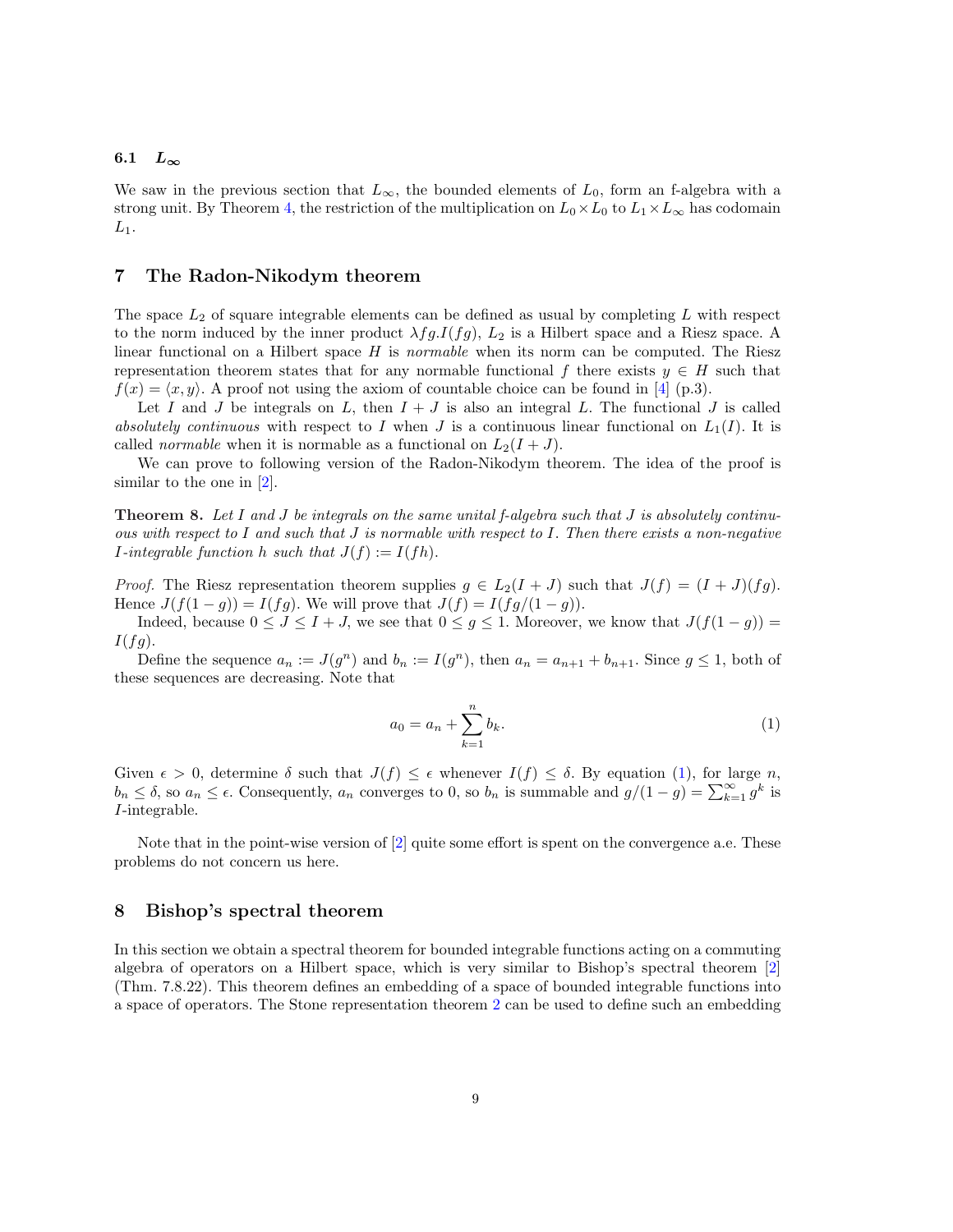for continuous functions. The present proof of the spectral theorem for bounded integrable functions seems to be technically simpler and more natural then the one by Bishop, since we use the spectral theorem for continuous functions to prove the one for bounded measurable functions, as opposed to the converse in Bishop's treatment.

Let H be a Hilbert space with inner product  $(\cdot, \cdot)$ . For any finite dimensional subspace F of H, with basis  $\{f_1, \ldots, f_n\}$ , the functional  $\text{Tr}_F(A)$  on a bounded linear operator A is defined as  $_n(At_n, f_n)$ . The value of  $\text{Tr}_F(A)$  is independent of the choice of the basis. If the supremum of  $\text{Tr}_F(A)$  over the finite dimensional subspaces F of H exists it is denoted by Tr A, cf. [5].

In this paragraph we use the axiom of dependent choice (DC) to construct a basis, this is needed only to construct the state — a generalized integral — so in case the state can be given in advance, DC is not needed. Alternatively, we could have tried to force a *generic* state, but would have made the connection with Bishop's theorem less clear. Let  $\lambda n.e_n$  be a countable basis for a Hilbert space H. Let  $\mathcal A$  be an algebra of commuting self-adjoint operators. Define the unique operator  $d$  such that  $d(e_n) = 2^{-n}e_n$  for all  $n \in \mathbb{N}$ . Define  $I(a) := \text{Tr}(da)$ . We claim that I is a *faithful state*, i.e. a positive linear functional such that  $I(id) = 1$  and if  $\lambda n.a_n$  is a bounded sequence of self-adjoint operators such that  $I(a_n^2) \to 0$ , then  $a_n x \to 0$  for all x in H. Indeed,

$$
I(a_n^2) = \text{Tr}(da_n^2)
$$
  
= 
$$
\sum_k 2^{-k} (a_n^2 e_k, e_k)
$$
  
= 
$$
\sum_k 2^{-k} ||a_n e_k||^2.
$$

It follows that if  $I(a_n^2) \to 0$ , then the sequence  $\lambda n.a_ne_k$  converges for all k. Since the span of  ${e_k : k \in \mathbb{N}}$  is dense and the sequence  $\lambda n.a_n$  is bounded, the sequence  $\lambda n.a_nx$  converges for all x in  $H$ .

The pair  $(A, I)$  is an integration algebra. To check the second property, we observe  $\text{Tr}(dba^2) \leq$  $||b||$  Tr( $da^2$ ). The integral I is positive with respect to the usual order on operators defined by  $a \ge_{\text{op}} 0$  if and only if  $(ax, x) \ge 0$  for all x in H. Moreover, if  $a \ge_{\text{op}} 0$ , then  $I(ab^2) \ge 0$  for all  $b \in \mathcal{A}$ , since  $(a(be_n), (be_n)) \ge 0$  for all  $n \in \mathbb{N}$  and  $b \in \mathcal{A}$ . We write  $a \geq_I 0$  when  $I(ab^2) \ge 0$  for all  $b \in \mathcal{A}$ . Using elementary Hilbert space theory one can prove that  $(\mathcal{A}, \geq_{\text{op}})$  is an f-algebra; see for instance  $[9]$  for details. By Stone's theorem A can be densely embedded into an f-algebra  $C(X)$  and since  $I(\text{id}) = 1$  the integral can also be extended to this f-algebra. We claim that  $\geq_{\text{op}}$ , the usual order on operators, and the order  $\geq_I$  induced by the integral are the same. In fact, this proof works for every integration f-algebra.

**Lemma 3.** Let  $(A, I)$  be an integration f-algebra. Suppose that  $I(ab^2) \geq 0$ , for all  $b \in A$ . Then a is positive in the f-algebra A.

*Proof.* By the previous lemma if  $\phi \geq 0$  in an f-algebra, then  $\phi$  can be approximated uniformly from below by a sum of squares. Since the algebra has a unit and the integral is positive, it follows that  $I(a\phi) \geq 0$ , for all positive  $\phi \in A$ . Let  $b = a^+$  and  $c = a^-$ . Then  $I(aa^-) \geq 0$ , because  $a^- \geq 0$ . Since  $aa^- = (a^+ - a^-)a^- = -(a^-)^2$ , we have  $-I((a^-)^2) \ge 0$ , so  $I((a^-)^2) = 0$ . It follows that  $a^- = 0$ . That is  $a = a^+ - 0 \geq 0$ .

Consequently,  $I(ab^2) \geq 0$  for all  $b \in A$  if and only if a is a positive in A. We see that the order relations  $\geq_{\text{op}}$  and  $\geq_{I}$  agree.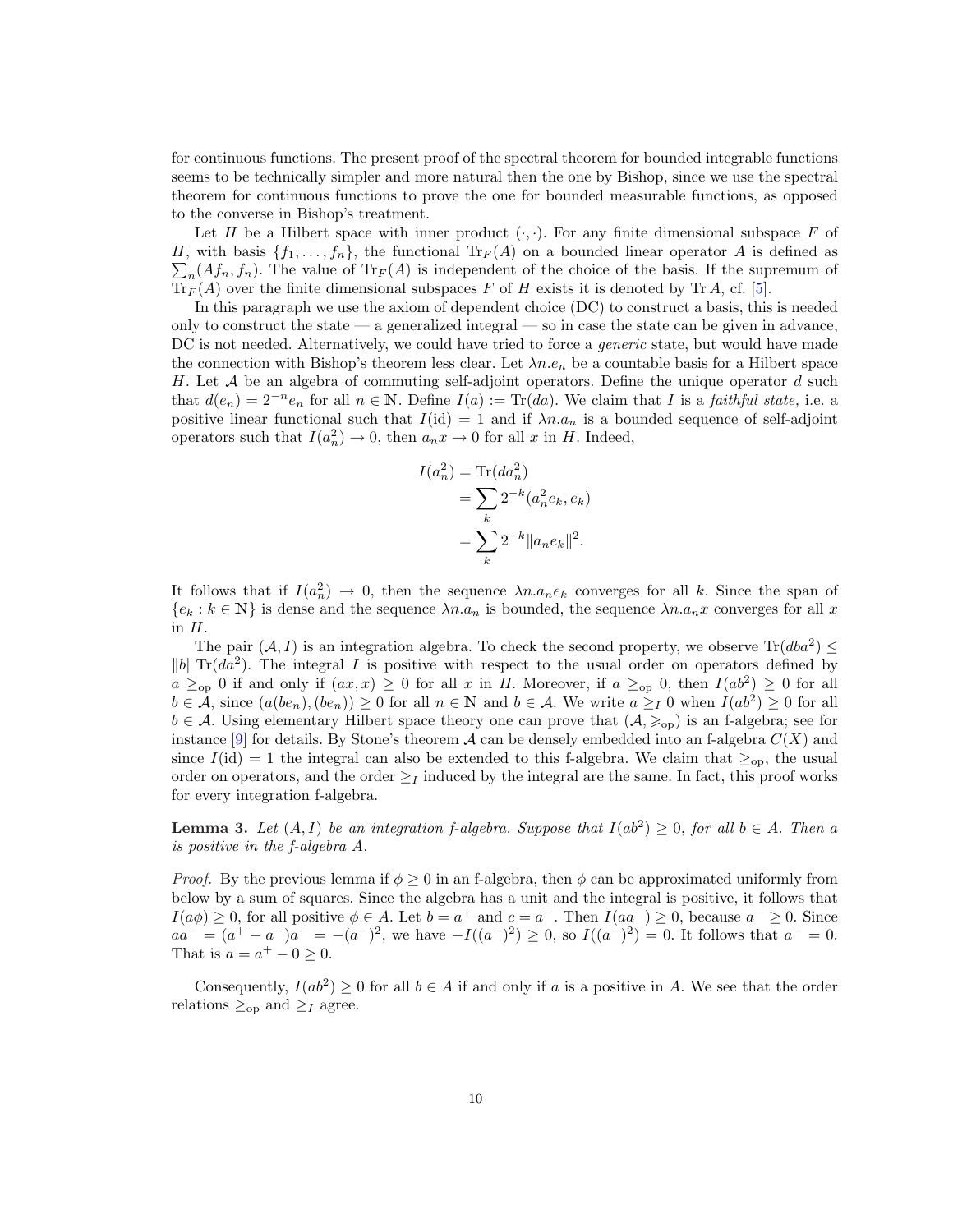We now obtain a theorem similar to Bishop's spectral theorem. Recall that using DC one can always construct a faithful state on a separable Hilbert space.

**Theorem 9.** Let A be a unital commuting algebra of self-adjoint operators on a Hilbert space with a faithful state. Then there exists an integral J on the spectrum of A and bound preserving dense embedding from A into  $L_{\infty}(J)$ . If A is complete, then the embedding is an isomorphism. Moreover, if  $\lambda n.\widehat{a_n}$  is a bounded sequence which converges in  $L_{\infty}(J)$ , then  $\lambda n.a_n$  converges strongly.

*Proof.* We consider  $A$  as an integration algebra as above. The Gelfand transform is a bound preserving map from A into  $C(\text{Max}(A))$ . The state can be extended to an integral on  $C(\text{Max}(A))$ .

Finally, let  $\widehat{a_n}$  be a bounded sequence in  $C(\text{Max}(\mathcal{A}))$  converging in  $L_{\infty}(J)$ , then  $\widehat{a_n}$  converges in  $L_2(J)$ . Consequently, the sequence  $\lambda n.a_n$  converges strongly.

## 9 Conclusions

We have shown how to develop a large part of Bishop's integration theory in an algebraic and pointfree setting. Coquand's pointfree Stone representation theorem is the key result used both in the development of integration theory and in the proof of the spectral theorem. We have not used the axiom of countable or dependent choice, thus meeting Richman's challenge to develop a choicefree integration theory.

Since we have avoided choice the results may be interpreted in every topos and in particular in sheaf models. This may be of interest in applications where one uses a 'continuously' varying family of integration spaces, as one does, for example, in the theory of stochastic processes.

The proof of the spectral theorem presented above seems to be somewhat easier than the one given by Bishop. The present approach also seems to be more natural in the sense that it starts from the spectral theorem for continuous functions and then proceeds towards the theorem from bounded measurable functions as opposed to Bishop who does the converse.

The present development is mostly directed towards the algebraic aspects of integration theory and their applications in functional analysis. In probability theory sometimes one is more interested in working with Borel sets directly, there the constructive and pointfree approach of Coquand and Palmgren [8] may be more appropriate.

# References

- 1. Peter Aczel and Michael Rathjen. Notes on constructive set theory. Technical Report 40, Mittag-Leffler Institute, 2000/2001.
- 2. Errett Bishop and Douglas Bridges. Constructive analysis, volume 279 of Grundlehren der Mathematischen Wissenschaften. Springer-Verlag, 1985.
- 3. M.M. Bonsangue, F. van Breugel, and J.J.M.M. Rutten. Generalized metric spaces: Completion, topology, and powerdomains via the Yoneda embedding. Theoretical Computer Science, 193:1–51, 1998.
- 4. Douglas Bridges, Fred Richman, and Peter Schuster. Adjoints, absolute values and polar decompositions. Journal of Operator Theory, 44:243–254, 2000.
- 5. Douglas Bridges, Fred Richman, and Peter Schuster. Trace-class operators. Houston Journal of Mathematics, 28:565–583, 2002.
- 6. G. Buskes and A. van Rooij. Almost f-algebras: commutativity and the Cauchy-Schwarz inequality. Positivity, 4(3):227–231, 2000. Positivity and its applications (Ankara, 1998).
- 7. Thierry Coquand. About Stone's notion of spectrum. J. Pure Appl. Algebra, 197(1-3):141–158, 2005.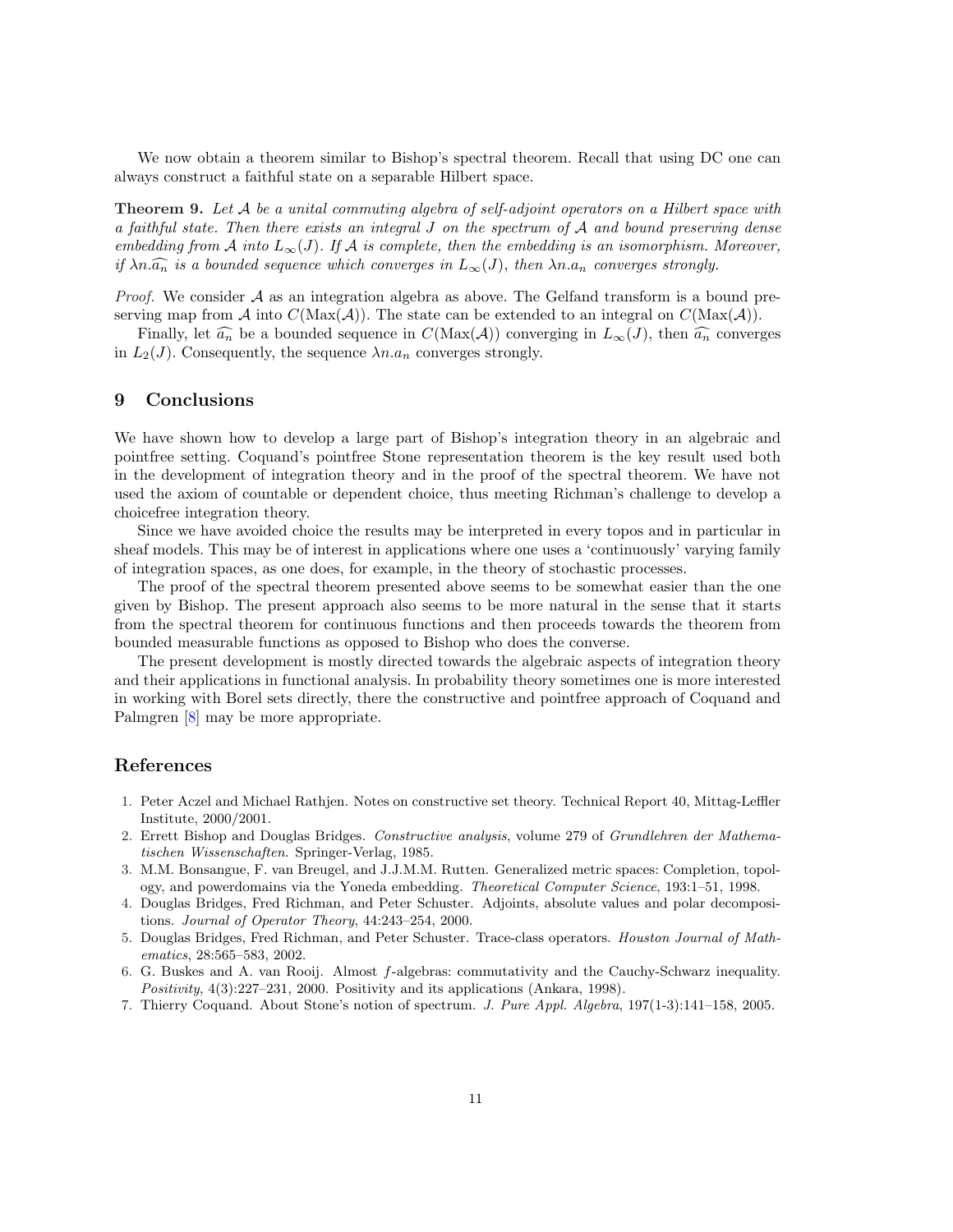- 8. Thierry Coquand and Erik Palmgren. Metric boolean algebras and constructive measure theory. Archive for Mathematical Logic, 41(7):687–704, 2002.
- 9. Thierry Coquand and Bas Spitters. Formal topology and constructive mathematics: the Gelfand and Stone-Yosida representation theorems. to appear.
- 10. M. P. Fourman and R. J. Grayson. Formal spaces. In The L. E. J. Brouwer Centenary Symposium (Noordwijkerhout, 1981), volume 110 of Stud. Logic Found. Math., pages 107–122. North-Holland, Amsterdam, 1982.
- 11. D.H. Fremlin. Topological Riesz spaces and Measure theory. Cambridge University Press, 1974.
- 12. Peter T. Johnstone. Stone spaces, volume 3 of Cambridge Studies in Advanced Mathematics. Cambridge University Press, Cambridge, 1986. Reprint of the 1982 edition.
- 13. Bill Lawvere. Metric spaces, generalised logic, and closed categories. In Rendiconti del Seminario Matematico e Fisico di Milano, volume 43. Tipografia Fusi, Pavia, 1973.
- 14. Saunders Mac Lane and Ieke Moerdijk. Sheaves in geometry and logic. Universitext. Springer-Verlag, New York, 1994. A first introduction to topos theory, Corrected reprint of the 1992 edition.
- 15. Per Martin-L. Intuitionistic type theory, volume 1 of Studies in Proof Theory. Bibliopolis, 1984.
- 16. Ieke Moerdijk and Erik Palmgren. Type theories, toposes and constructive set theory: predicative aspects of AST. Annals of Pure and Applied Logic, 114(1-3):155–201, 2002. Commemorative Symposium Dedicated to Anne S. Troelstra (Noordwijkerhout, 1999).
- 17. B. Nordström, K. Petersson, and J. M. Smith. Programming in Martin-Löf's Type Theory. An Introduction. Oxford University Press, 1990.
- 18. Fred Richman. Constructive mathematics without choice. http://www.math.fau.edu/Richman/docs/nsf.pdf, 8 March 2005.
- 19. Fred Richman. The fundamental theorem of algebra: a constructive development without choice. Pacific Journal of Mathematics, 196:213–230, 2000.
- 20. Giovanni Sambin. Intuitionistic formal spaces a first communication. In D. Skordev, editor, Mathematical logic and its applications, pages 187–204. Plenum, 1987.
- 21. Irvin Segal. Algebraic integration theory. Bulletin of the American Mathematical Society, 71:419–489, 1965.
- 22. Irving E. Segal and Ray A. Kunze. *Integrals and Operators*, volume 228 of *Grundlehren der mathema*tische Wissenschaften. Springer-Verlag, Berlin Heidelberg New York, second edition, 1978.
- 23. Bas Spitters. Constructive algebraic integration theory. In Giovanni Sambin Bernhard Banaschewski, Thierry Coquand, editor, Proceedings of the Second Workshop on Formal Topology, special issue of Annals of Pure and Applied Logic, to appear.
- 24. A.S. Troelstra and D. van Dalen. Constructivism in mathematics. An introduction. Volume II. Number 123 in Studies in Logic and the Foundations of Mathematics. North-Holland, 1988.
- 25. Steven Vickers. Localic completion of generalized metric spaces I. submitted for publication, draft available on web at http://www.cs.bham.ac.uk/~sjv, 2003.

# A Uncountability of the reals

We show that the statement

$$
\forall x \in \mathbb{N} \to \mathbb{R} \exists y \in \mathbb{R} \forall n \in \mathbb{N} \exists m \in \mathbb{N} |x_n - y| \ge 1/m \tag{2}
$$

does not hold in the internal logic of the sheaf model over the reals<sup>4</sup>. See for instance [24] or [14] for more information on sheaf models for intuitionistic logic.

<sup>&</sup>lt;sup>4</sup> I would like to thank Pino Rosolini for helping me find this counterexample.